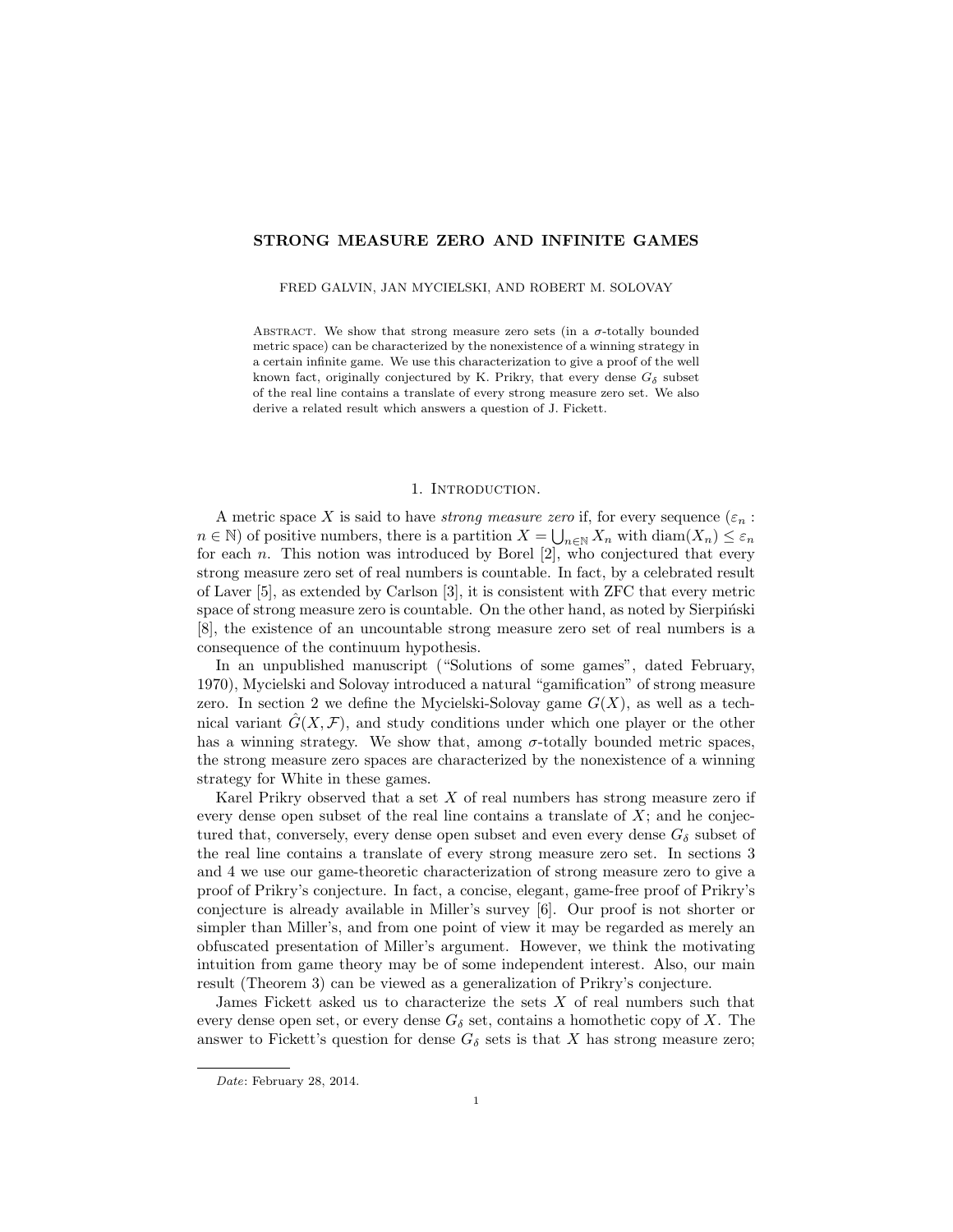this is proved in section 4. For dense open sets the answer is that  $X$  is the union of a bounded set and a strong measure zero set; this is proved in section 5.

Most of the results in this paper, except for Theorem 3 (about Cartesian products), were announced in an abstract [4].

# 2. Strong measure zero games

Given a metric space X, we define an infinitely long game  $G(X)$  between two players, White and Black. At move n, first White chooses a real number  $\varepsilon_n > 0$ , and then Black chooses a set  $B_n \subseteq X$  with  $\text{diam}(B_n) \leq \varepsilon_n$ . Black wins a play  $(\varepsilon_1, B_1, \varepsilon_2, B_2, \dots)$  of this game if  $\bigcup_{n \in \mathbb{N}} B_n = X$ , otherwise White wins. We say that the game  $G(X)$  is a win for White (Black) if White (Black) has a winning strategy.

**Theorem 1.** For any metric space X, the game  $G(X)$  is a win for Black if and only if  $X$  is countable.

*Proof.* First, suppose X is countable, say  $X = \{x_n : n \in \mathbb{N}\}\.$  Then Black has an obvious winning strategy: at move *n*, choose  $B_n = \{x_n\}.$ 

Now suppose  $\sigma$  is a winning strategy for Black. For each point  $x \in X$ , choose a finite sequence  $s(x) = (r_1^x, \ldots, r_{n(x)}^x)$  of positive rational numbers such that  $x \in$  $\sigma(r_1^x, \ldots, r_{n(x)}^x, r)$  for every rational number  $r > 0$ . (Such a sequence must exist, for otherwise White could defeat Black's strategy  $\sigma$  by choosing an infinite sequence of rational numbers so that Black never covers  $x$ .) It is easy to see that the map  $x \mapsto s(x)$  is injective, and so X is countable.

Let X be a  $\sigma$ -totally bounded metric space, and let  $\mathcal{F} = (F_n : n \in \mathbb{N})$  be a sequence of totally bounded subsets of X, such that  $\left\{\right.$   $\left.\int F_n = X \right.$  and  $F_n \subseteq F_{n+1}$  for n∈N

each n. In this setting, besides the game  $G(X)$ , we define another game  $\hat{G}(X,\mathcal{F})$ which is more difficult for Black. Namely, at move n, first White chooses  $\varepsilon_n > 0$ , and then Black chooses  $B_n \subseteq F_n$  with  $\text{diam}(B_n) \leq \varepsilon_n$ ; Black wins if  $\limsup_n B_n = X$ , otherwise White wins.

**Lemma 1.** Given a totally bounded metric space F and a number  $\delta > 0$ , we can find a nonempty finite collection  $\mathcal B$  of subsets of F, each of diameter at most  $\delta$ , such that every subset of F of diameter at most  $\frac{1}{3}\delta$  is contained in some member of B.

*Proof.* Since F is totally bounded, for some  $m \in \mathbb{N}$  we can write  $F = U_1 \cup \cdots \cup U_m$ with  $\text{diam}(U_j) \leq \frac{1}{3}\delta$  for each  $j \in [m]$ . Let  $\mathcal{B} = \{W_1, \ldots, W_m\}$ , where  $W_j = \{x \in$  $F: d(x, u) \leq \frac{1}{3}\delta$  for some  $u \in U_j$ .

**Theorem 2.** If X is a  $\sigma$ -totally bounded metric space, and if  $\mathcal{F} = (F_n : n \in \mathbb{N})$  is a sequence of totally bounded subsets of X such that  $\left| \right|$ n∈N  $F_n = X$  and  $F_n \subseteq F_{n+1}$ 

for each n, then the following statements are equivalent:

- (1) X does not have strong measure zero;
- (2)  $G(X)$  is a win for White;
- (3)  $\hat{G}(X,\mathcal{F})$  is a win for White.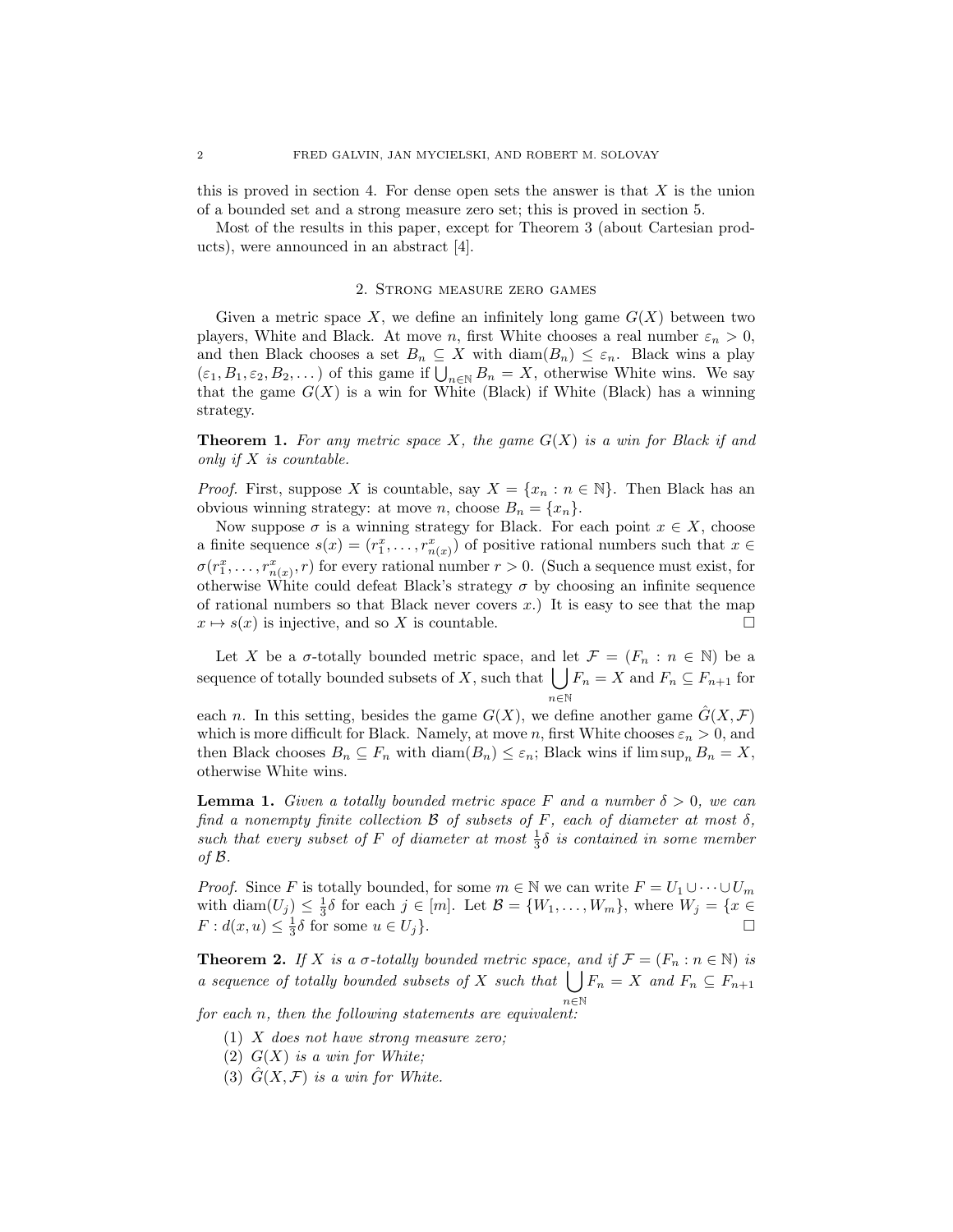*Proof.* The implications  $(1) \Rightarrow (2) \Rightarrow (3)$  are clear; we will prove  $\neg(1) \Rightarrow \neg(3)$ . Assume that X has strong measure zero; we will show that  $\tilde{G}(X,\mathcal{F})$  is not a win for White. Let  $\sigma$  be any strategy for White in  $\hat{G}(X,\mathcal{F})$ .

Using Lemma 1, we can recursively define  $\delta_n, \mathcal{B}_n$   $(n \in \mathbb{N})$  so that:

- (i)  $\delta_n = \min\{\sigma(B_1, B_2, \ldots, B_{n-1}) : B_1 \in \mathcal{B}_1, B_2 \in \mathcal{B}_2, \ldots, B_{n-1} \in \mathcal{B}_{n-1}\};$
- (ii)  $\mathcal{B}_n$  is a nonempty finite collection of subsets of  $F_n$  of diameter at most  $\delta_n$ ;
- (iii) every subset of  $F_n$  of diameter at most  $\frac{1}{3}\delta_n$  is contained in some member of  $\mathcal{B}_n$ .

Partition N into disjoint sets  $M_n$   $(n \in \mathbb{N})$  so that  $\min(M_n) \geq n$ . Let  $\alpha_k = \frac{1}{3}\delta_k$ . Since each  $F_n$  has strong measure zero, we can choose sets  $A_k$  ( $k \in \mathbb{N}$ ), with  $\text{diam}(A_k) \leq \alpha_k$ , so that for each  $n \in \mathbb{N}$  we have  $F_n = \bigcup_{k \in M_n} A_k$ .

If  $k \in \mathbb{N}$ , then  $k \in M_n$  for some  $n \in \mathbb{N}$ , and so  $A_k \subseteq F_n \subseteq F_k$ ; since  $\text{diam}(A_k) \leq$  $\alpha_k = \frac{1}{3}\delta_k$ , we can choose  $B_k \in \mathcal{B}_k$  so that  $A_k \subseteq B_k$ . Finally, for each  $n \in \mathbb{N}$  let  $\varepsilon_n = \sigma(B_1, B_2, \ldots, B_{n-1}).$  Since  $B_n \subseteq F_n$  and  $\text{diam}(B_n) \leq \delta_n \leq \varepsilon_n$ , the infinite sequence  $(\varepsilon_1, B_1, \varepsilon_2, B_2, \ldots, \varepsilon_n, B_n, \ldots)$  is a  $\sigma$ -play of the game  $\hat{G}(X, \mathcal{F})$ .

We claim that  $\limsup_n B_n = X$ . To see this, consider any point  $x \in X$ . Then  $x \in F_n = \bigcup A_k$  for all sufficiently large n; therefore, for each sufficiently large n,  $k \in M_n$ 

we have  $x \in A_k \subseteq B_k$  for some  $k \in M_n$ . Since the sets  $M_n$   $(n \in \mathbb{N})$  are disjoint, it follows that the set  $\{k : x \in B_k\}$  is infinite, whence  $x \in \limsup_n B_n$ .

Thus Black wins the  $\sigma$ -play  $(\varepsilon_1, B_1, \varepsilon_2, B_2, \ldots, \varepsilon_n, B_n, \ldots)$  of  $\tilde{G}(X, \mathcal{F})$ . As White's strategy  $\sigma$  was arbitrary, it follows that the game  $\hat{G}(X,\mathcal{F})$  is not a win for White.  $\Box$ 

## 3. A theorem on Cartesian products

For metric spaces X and Y, a set  $A \subseteq X \times Y$  is vertically dense if, for each  $x \in X$ , the set  $\{y \in Y : (x, y) \in A\}$  is dense in Y.

**Lemma 2.** Let X, Y be metric spaces. Given a compact set  $K \subseteq X$ , a nonempty open set  $W \subseteq Y$ , and a vertically dense open set  $A \subseteq X \times Y$ , we can find a number  $\varepsilon > 0$  such that, for any set  $B \subseteq K$  with  $\text{diam}(B) \leq \varepsilon$ , there is a nonempty open set  $V \subseteq W$  with  $B \times V \subseteq A$ .

### Proof. The collection

 $\mathcal{S} = \{S \subseteq X : S \text{ is open, and } S \times V \subseteq A \text{ for some nonempty open set } V \subseteq W\}$ 

is an open cover of X. By Lebesgue's covering lemma, we can find a number  $\varepsilon > 0$ such that, for any set  $B \subseteq K$  with  $\text{diam}(B) \leq \varepsilon$ , we have  $B \subseteq S$  for some  $S \in \mathcal{S}$ , and so  $B \times V \subseteq A$  for some nonempty open set  $V \subseteq W$ .

**Theorem 3.** If X is a  $\sigma$ -compact metric space, Y is a complete metric space with no isolated points,  $Z \subseteq X$  is a strong measure zero set,  $A \subseteq X \times Y$  is a vertically dense  $G_{\delta}$  set,  $U \subseteq Y$  is a nonempty open set, and  $D \subseteq Y$  is a dense  $G_{\delta}$  set, then there is a nonempty perfect set  $P \subseteq U \cap D$  such that  $Z \times P \subseteq A$ .

*Proof.* Let  $A = \bigcap A_n$ , where  $A_n$  is open and  $A_n \supseteq A_{n+1}$  for each n; let  $D =$ n∈N

 $\cap$ n∈N  $D_n$ , where  $D_n$  is open and  $D_n \supseteq D_{n+1}$  for each n; and let  $X = \begin{bmatrix} 1 \end{bmatrix}$ n∈N  $K_n$ , where  $K_n$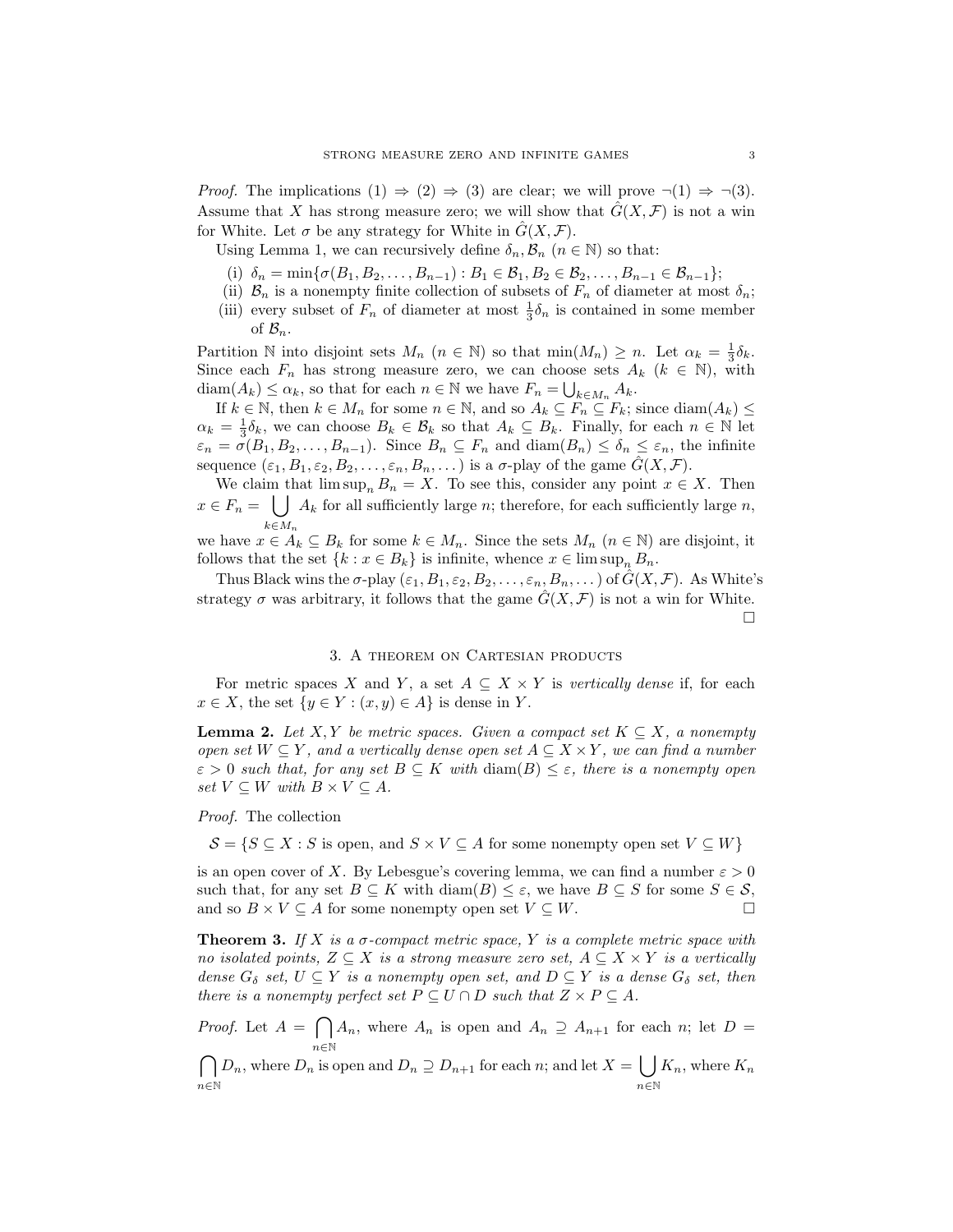is compact and  $K_n \subseteq K_{n+1}$  for each n. Let  $\mathcal{F} = \{F_n : n \in \mathbb{N}\}\$  where  $F_n = Z \cap K_n$ ; thus  $Z = \bigcup F_n$ , each  $F_n$  is totally bounded, and  $F_n \subseteq F_{n+1}$  for each n.  $n\!\in\!\mathbb{N}$ 

By Theorem 2, White has no winning strategy in  $\hat{G}(Z, \mathcal{F})$ ; i.e., if  $\sigma$  is any strategy for White in  $G(Z, \mathcal{F})$ , then there is a  $\sigma$ -play  $(\varepsilon_1, B_1, \varepsilon_2, B_2, \dots)$  of  $G(Z, \mathcal{F})$  such that  $\limsup_n B_n = Z$ . To prove Theorem 3, it will suffice to find a strategy for White in  $\hat{G}(Z, \mathcal{F})$  which ensures that  $(\limsup_n B_n) \times P \subseteq A$  for some nonempty perfect set  $P \subseteq U \cap D$ .

Let  $U_{\emptyset} = U$ . At move *n*, suppose nonempty open sets  $U_s \subseteq Y$  ( $s \in \{0,1\}^{n-1}$ ) have been defined. White chooses  $\varepsilon_n > 0$  so that, for each set  $B \subseteq F_n$  with  $\text{diam}(B) \leq \varepsilon_n$ , and for each  $s \in \{0,1\}^{n-1}$ , there is a nonempty open set  $V \subseteq U_s \cap D_n$ with  $B \times V \subseteq A_n$ ; this is possible by Lemma 2. After Black chooses  $B_n \subseteq F_n$ with  $\text{diam}(B_n) \leq \varepsilon_n$ , White chooses for each  $s \in \{0,1\}^{n-1}$  a nonempty open set  $V_s \subseteq U_s \cap D_n$  with  $B_n \times V_s \subseteq A_n$ , and two nonempty open sets  $U_s \cap U_s \cap I$  of diameter at most  $2^{-n}$ , with  $\overline{U}_{s_0} \cup \overline{U}_{s_1} \subseteq V_s$  and  $\overline{U}_{s_0} \cap \overline{U}_{s_1} = \emptyset$ .

For each  $s \in \{0,1\}^{\mathbb{N}}$  there is a unique point  $f(s) \in Y$  such that  $\bigcap_{n \in \mathbb{N}} U_{s(1),s(2),...,s(n)} =$  ${f(s)}$ . The mapping  $f: {0,1}^{\mathbb{N}} \to Y$  so defined is continuous and injective, whence the set  $P = \{f(s) : s \in \{0,1\}^N\}$  is perfect.

Now  $P \subseteq U$  and  $P \subseteq D_n$  for all  $n$ , so  $P \subseteq U \cap D$ . Finally, since  $B_n \times P \subseteq A_n$ for all n, it follows that  $(\limsup_n B_n) \times P \subseteq \limsup_n A_n = \bigcap$ n∈N  $A_n = A.$ 

### 4. Prikry's conjecture

**Theorem 4.** For any set  $Z \subseteq \mathbb{R}$  the following statements are equivalent:

- (1) Z has strong measure zero;
- (2) there is a number  $k \in \mathbb{N}$  such that Z can be covered by k translates of every dense open subset of R;
- (3) for every dense  $G_{\delta}$  set  $D \subseteq \mathbb{R}$ , there are countable sets  $A, B \subseteq \mathbb{R}$  such that  $Z \subseteq AD + B$ ;
- (4) for any dense  $G_{\delta}$  set  $D \subseteq \mathbb{R}$  and any nonempty open set  $U \subseteq \mathbb{R}$ , there is a nonempty perfect set  $P \subseteq U \cap D$  such that  $Z + P \subseteq D$ .

*Proof.* Clearly  $(4) \Rightarrow (2)$  and  $(4) \Rightarrow (3)$ . We will prove  $(1) \Rightarrow (4)$ ,  $(2) \Rightarrow (1)$ , and  $(3) \Rightarrow (1).$ 

 $(1) \Rightarrow (4)$ : Let a strong measure zero set  $Z \subseteq \mathbb{R}$ , a dense  $G_{\delta}$  set  $D \subseteq \mathbb{R}$ , and a nonempty open set  $U \subseteq \mathbb{R}$  be given. Let  $X = Y = \mathbb{R}$ , and let  $A = \{(x, y) \in \mathbb{R} \times \mathbb{R} :$  $x + y \in D$ . Since the hypotheses of Theorem 3 are satisfied, there is a nonempty perfect set  $P \subseteq U \cap D$  such that  $Z \times P \subseteq A$ , i.e.,  $Z + P \subseteq D$ .

 $(2) \Rightarrow (1)$ : Suppose  $Z \subseteq \mathbb{R}$  and  $k \in \mathbb{N}$  are such that Z can be covered by k translates of every dense open set; we have to show that Z has strong measure zero. Let positive numbers  $\varepsilon_n$   $(n \in \mathbb{N})$  be given. Partition N into disjoint infinite sets  $M_1, \ldots, M_k$  and define  $f : \mathbb{N} \to [k]$  so that  $n \in M_{f(n)}$ . For each  $j \in [k]$ , choose open intervals  $I_n$   $(n \in M_j)$  with  $\text{diam}(I_n) = \varepsilon_n$  so that the set  $D_j = \bigcup I_n$  $n \in M_i$ 

is dense in R. Since  $D = D_1 \cap \cdots \cap D_k$  is a dense open set, there are numbers  $t_1, \ldots, t_k \in \mathbb{R}$  such that

$$
Z \subseteq (t_1 + D) \cup \cdots \cup (t_k + D) \subseteq (t_1 + D_1) \cup \cdots \cup (t_k + D_k) = \bigcup_{n \in \mathbb{N}} (t_{f(n)} + I_n).
$$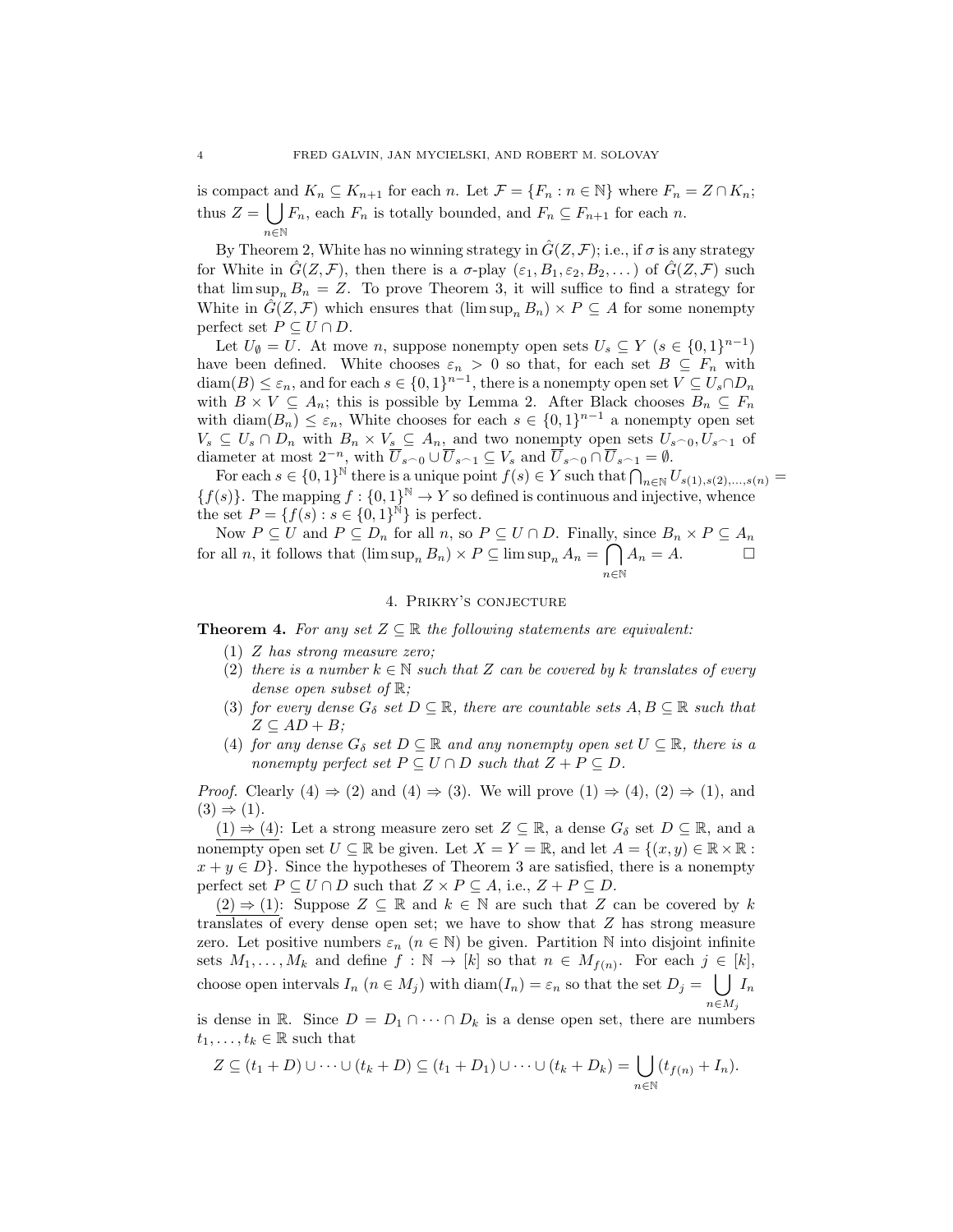This shows that Z has strong measure zero.

 $(3) \Rightarrow (1)$ : Suppose  $Z \subseteq \mathbb{R}$  is such that, for every dense  $G_{\delta}$  set  $D \subseteq \mathbb{R}$ , there are countable sets  $A, B \subseteq \mathbb{R}$  with  $Z \subseteq AD + B$ . Let positive numbers  $\varepsilon_n$   $(n \in \mathbb{N})$  be given. Partition N into disjoint infinite sets  $M_j$  ( $j \in \mathbb{N}$ ). For each  $j \in \mathbb{N}$ , choose open intervals  $I_n$   $(n \in M_j)$  with  $\text{diam}(I_n) \leq \frac{1}{j} \varepsilon_n$ , so that the set  $D_j = \bigcup I_n$  is  $n \in M_j$ 

dense in R. Thus  $D = \bigcap$ j∈N  $D_j$  is a dense  $G_\delta$  set. Choose countable sets  $A, B \subseteq \mathbb{R}$ with  $Z \subseteq AD + B$ . Choose an injection  $j : A \times B \to \mathbb{N}$  with  $j(a, b) \ge |a|$ . Let  $M = \bigcup M_{j(a,b)}$ . For each  $n \in M$ , there is a unique pair  $(a_n, b_n) \in A \times B$  $(a,b) \in A \times B$ 

such that  $n \in M_{j(a_n,b_n)}$ . Now we have

$$
Z \subseteq AD + B = \bigcup_{(a,b)\in A\times B} (aD + b)
$$
  
\n
$$
\subseteq \bigcup_{(a,b)\in A\times B} (aD_{j(a,b)} + b)
$$
  
\n
$$
= \bigcup_{(a,b)\in A\times B} \bigcup_{n\in M} (aI_n + b)
$$
  
\n
$$
= \bigcup_{n\in M} (a_nI_n + b_n).
$$

Since, for  $n \in M$ , we have

$$
diam(a_n I_n + b_n) = |a_n| dim(I_n) \le \frac{|a_n|\varepsilon_n}{j(a_n, b_n)} \le \varepsilon_n,
$$

this shows that Z has strong measure zero.  $\square$ 

**Corollary 1** (Prikry's Conjecture). For any set  $X \subseteq \mathbb{R}$ , the following statements are equivalent:

- (1)  $X$  has strong measure zero;
- (2) every dense open set contains a translate of  $X$ ;
- (3) every dense  $G_{\delta}$  set contains a translate of X.

# *Proof.* Theorem 4.

This is called Prikry's conjecture after Karel Prikry, who pointed out the implications  $(3) \Rightarrow (2) \Rightarrow (1)$  and conjectured that all three statements were equivalent. That statements  $(2)$  and  $(3)$  hold for every *countable* set X had been proved earlier by Scheeffer [7] and Bagemihl [1], respectively.

Sierpiński [9] asked whether there is an uncountable set  $X$  of real numbers which has strong measure zero, is always of the first category, and is such that every translate of  $X$  is contained in  $X$  except for a countable set of points. The next corollary answers Sierpinski's question in the negative.

**Corollary 2.** If  $X \subseteq \mathbb{R}$  is a set of the first category, and if  $(X + t) \setminus X$  is countable for each  $t \in \mathbb{R}$ , then every strong measure zero subset of X is countable.

*Proof.* If Z is a strong measure zero subset of X, then by Corollary 1 we have  $Z + t \subseteq \mathbb{R} \setminus X$  for some  $t \in \mathbb{R}$ , whence  $Z + t = (Z + t) \setminus X \subseteq (X + t) \setminus X$  and  $|Z| = |Z + t| \le |(X + t) \setminus X| \le \aleph_0.$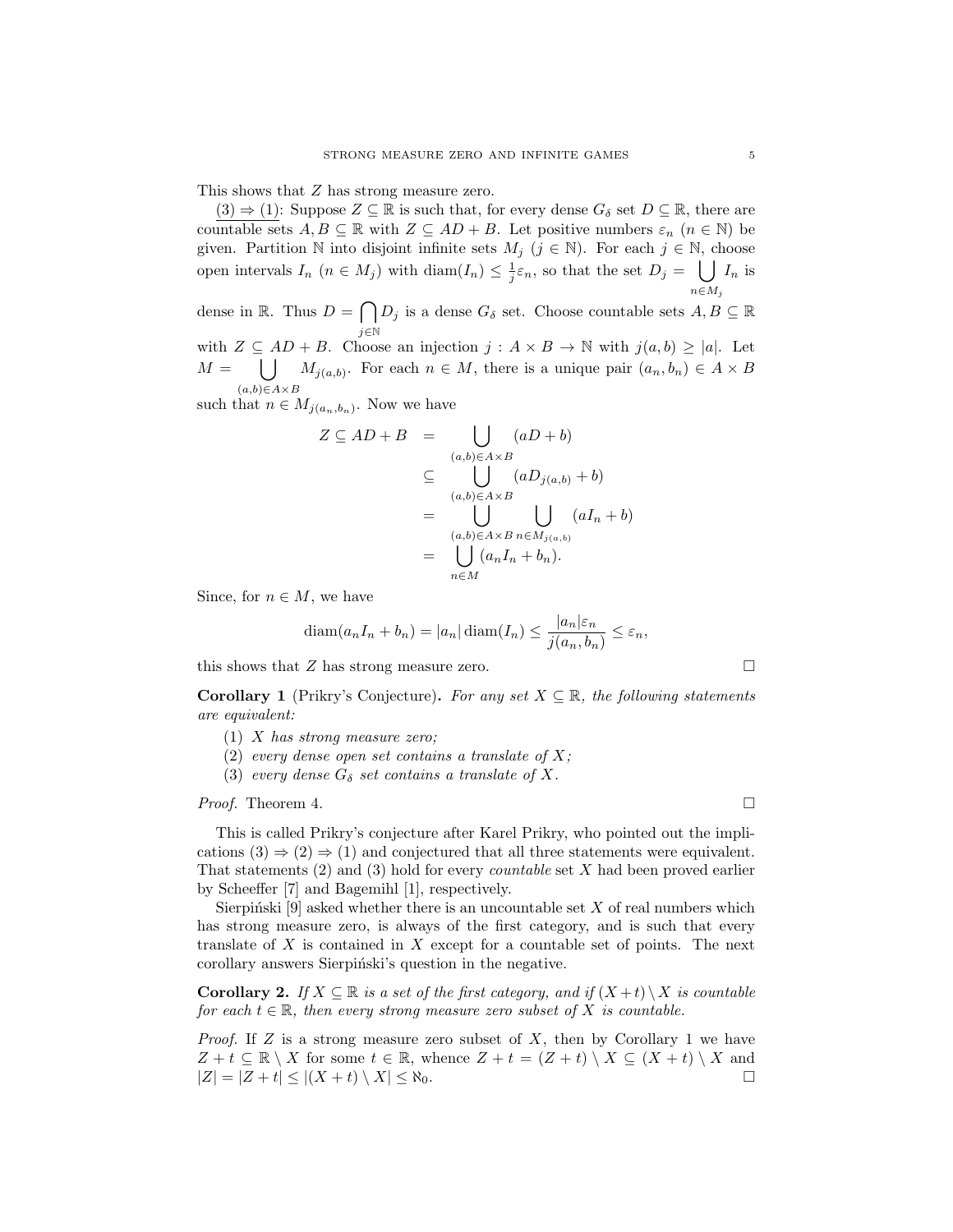### 5. FICKETT'S QUESTION

James Fickett asked us which sets  $X$  of real numbers have the property that every dense open set, or every dense  $G_{\delta}$  set, contains a homothetic copy of X. For dense  $G_{\delta}$  sets the answer is strong measure zero sets, as shown by Theorem 4. Fickett's question for dense open sets is answered by the following theorem.

## **Theorem 5.** For every set  $X \subseteq \mathbb{R}$ , the following statements are equivalent:

- (1) for every dense open set  $D \subseteq \mathbb{R}$  there exist  $a, b \in \mathbb{R}, a > 0$ , with  $aX + b \subseteq D$ ;
- (2) X is the union of a bounded set and a strong measure zero set.

*Proof.* (2)  $\Rightarrow$  (1): Let  $X = K \cup Z$ , where K is bounded and Z has strong measure zero, and let  $\overline{D}$  be a dense open set. Choose  $a > 0$  and an interval  $B$  so that  $aK + B \subseteq D$ . Choose a countable set M so that  $B + M = \mathbb{R}$ . Then  $G =$  $\bigcap_{m\in M}(D+m)$  is a dense  $G_{\delta}$  set. Since  $aZ$  is a strong measure zero set, by Corollary 1 we have  $aZ + t \subseteq G$  for some  $t \in \mathbb{R}$ . Write  $t = b + m$  where  $b \in B, m \in M$ ; then  $aZ + b + m \subseteq G \subseteq D + m$ , whence  $aZ + b \subseteq D$ . Since  $b \in B$ , we also have  $aK + b \subseteq D$ , and so  $aX + b \subseteq D$ .

 $\neg(2) \Rightarrow \neg(1)$ : Suppose X is *not* the union of a bounded set and a strong measure zero set. It follows that, given  $k > 0$ , we can find sets  $X', X'' \subseteq X$  such that neither X' nor X'' has strong measure zero, and  $d(X', X'') > k$ ; hence we can find positive numbers  $\varepsilon_n$   $(n \in \mathbb{N})$  such that X is not covered by any sequence of intervals whose diameters are  $k, \varepsilon_1, \varepsilon_2, \ldots$ .

Let  ${r_m : m \in \mathbb{N}}$  be dense in R. For each  $m \in \mathbb{N}$  we define  $J_m, K_m, k_m$  and  $\varepsilon_{m,n}$   $(n \in \mathbb{N})$  satisfying the following conditions:

- (i)  $J_m$  is a finite open interval containing  $r_m$ , and  $\text{diam}(J_m) \leq \frac{1}{p} \varepsilon_{p,m-p}$  for each  $p \in [m-1]$ ;
- (ii)  $K_m$  is a finite interval containing  $J_1 \cup \cdots \cup J_m$ ;
- (iii)  $k_m = m \cdot \text{diam}(K_m);$
- (iv)  $\varepsilon_{m,1}, \varepsilon_{m,2}, \ldots$  are positive numbers such that X is not covered by any sequence of intervals whose diameters are  $k_m, \varepsilon_{m,1}, \varepsilon_{m,2}, \ldots$ .

Now  $D = \bigcup J_m$  is a dense open set. Assume for a contradiction that  $a, b \in \mathbb{R}, a >$ m∈N

0, and  $aX + b \subseteq D$ . Define  $\hat{S} = \frac{1}{a}(S - b)$  for  $S \subseteq \mathbb{R}$ . Fix  $m \in \mathbb{N}$  with  $\frac{1}{a} \leq m$ . Then

$$
X \subseteq \hat{D} = \hat{J}_1 \cup \cdots \cup \hat{J}_m \cup \hat{J}_{m+1} \cup \hat{J}_{m+2} \cup \cdots \subseteq \hat{K}_m \cup \hat{J}_{m+1} \cup \hat{J}_{m+2} \cup \cdots
$$

Since  $\text{diam}(\hat{K}_m) \leq m \cdot \text{diam}(K_m) = k_m$ , and  $\text{diam}(\hat{J}_{m+n}) \leq m \cdot \text{diam}(J_{m+n}) \leq$  $m \cdot \frac{1}{m} \varepsilon_{m,n} = \varepsilon_{m,n}$  for each  $n \in \mathbb{N}$ , this contradicts condition (iv).

#### **ACKNOWLEDGMENTS**

We thank Karel Prikry and James Fickett for communicating their conjectures and questions to us. We are grateful to John C. Morgan II for informing us of the relevant work of Bagemihl, Scheeffer, and Sierpiński and providing references. The first author, taking full responsibility for all errors and infelicities contained herein, would like to thank Marion Scheepers for his assistance in preparing this paper for publication.